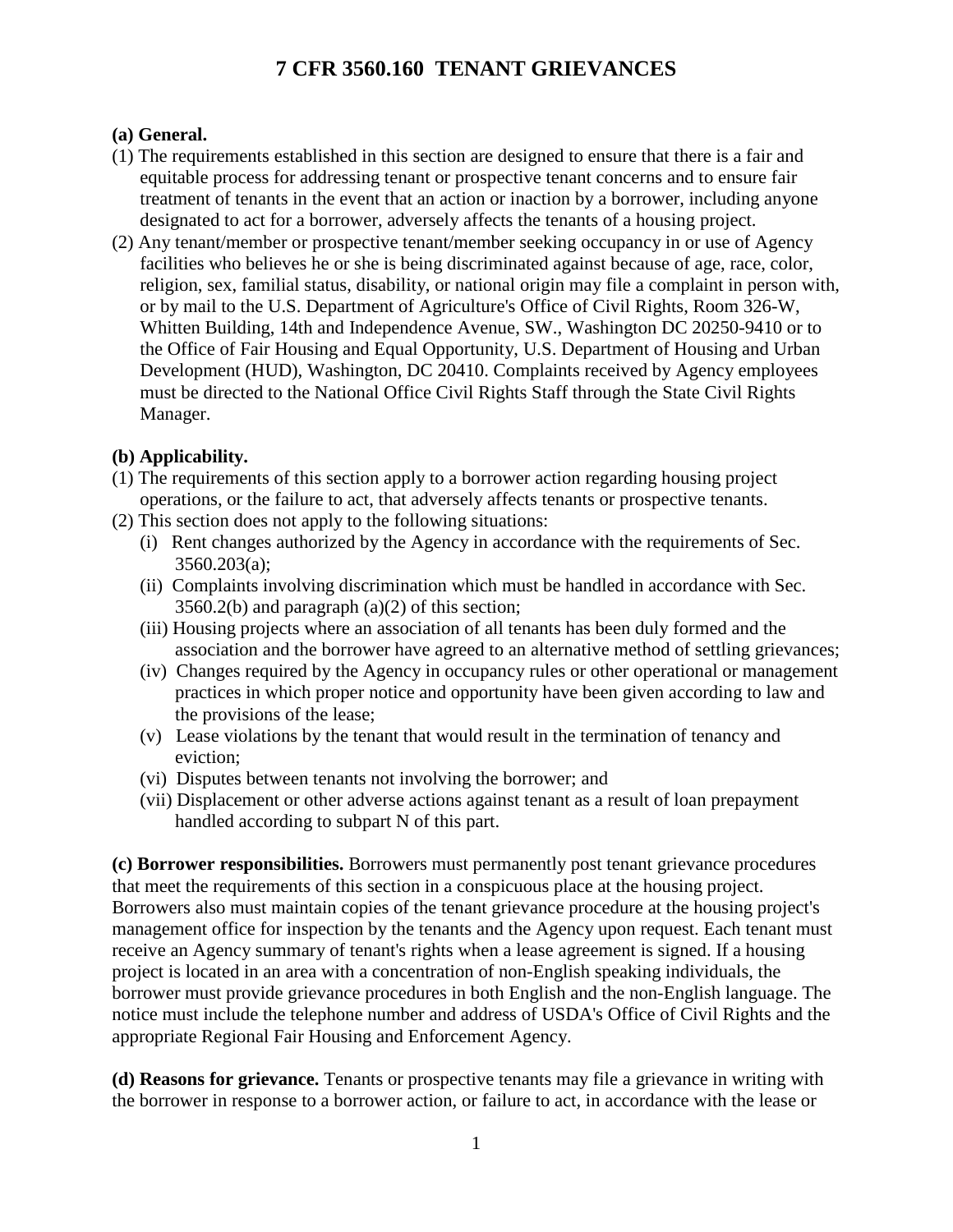Agency regulations that results in a denial, significant reduction, or termination of benefits or when a tenant or prospective tenant contests a borrower's notice of proposed adverse action as provided in paragraph (e) of this section. Acceptable reasons for filing a grievance may include: (1) Failure to maintain the premises in such a manner that provides decent, safe, sanitary, and

- affordable housing in accordance with Sec. 3560.103 and applicable state and local laws;
- (2) Borrower violation of lease provisions or occupancy rules;
- (3) Modification of the lease;
- (4) Occupancy rule changes;
- (5) Rent changes not authorized by the Agency according to Sec. 3560.205; or
- (6) Denial of approval for occupancy.

**(e) Notice of adverse action.** In the case of a proposed action that may have adverse consequences for tenants or prospective tenants such as denial of admission to occupancy and changes in the occupancy rules or lease, the borrower must notify the tenant or prospective tenant in writing. In the case of a Borrower's proposed adverse action including denial of admission to occupancy, the Borrower shall notify the applicant/tenant in writing. The notice must be delivered by certified mail return receipt requested, or a hand-delivered letter with a signed and dated acknowledgement of receipt from the applicant/tenant, The notice must give specific reasons for the proposed action. The notice must also advise the tenant or prospective tenant of "the right to respond to the notice within ten calendar days after date of the notice" and of "the right to a hearing in accordance with Sec. 3560.160(f), which is available upon request." The notice must contain the information specified in paragraph (a)(2) of this section. For housing projects in areas with a concentration of non-English speaking individuals, the notice must be in English and the non-English language.

**(f) Grievances and responses to notice of adverse action.** The following procedures must be followed by tenants, prospective tenants, or borrowers involved in a grievance or a response to an adverse action.

- (1) The tenant or prospective tenant must communicate to the borrower in writing any grievance or response to a notice within 10 calendar days after occurrence of the adverse action or receipt of a notice of intent to take an adverse action.
- (2) Borrowers must offer to meet with tenants to discuss the grievance within 10 calendar days of receiving the grievance. The Agency encourages borrowers and tenants or prospective tenants to make an effort to reach a mutually satisfactory resolution to the grievance at the meeting.
- (3) If the grievance is not resolved during an informal meeting to the tenant or prospective tenant's satisfaction, the borrower must prepare a summary of the problem and submit the summary to the tenant or prospective tenant and the Agency within 10 calendar days. The summary should include: The borrower's position; the applicant/tenant's position; and the result of the meeting. The tenant also may submit a summary of the problem to the Agency.

**(g) Hearing process.** The following procedures apply to a hearing process.

- (1) Request for hearing. If the tenant or prospective tenant desires a hearing, a written request for a hearing must be submitted to the borrower within 10 calendar days after the receipt of the summary of any informal meeting.
- (2) Selection of hearing officer or hearing panel. In order to properly evaluate grievances and appeals, the borrower and tenant must select a hearing officer or hearing panel. If the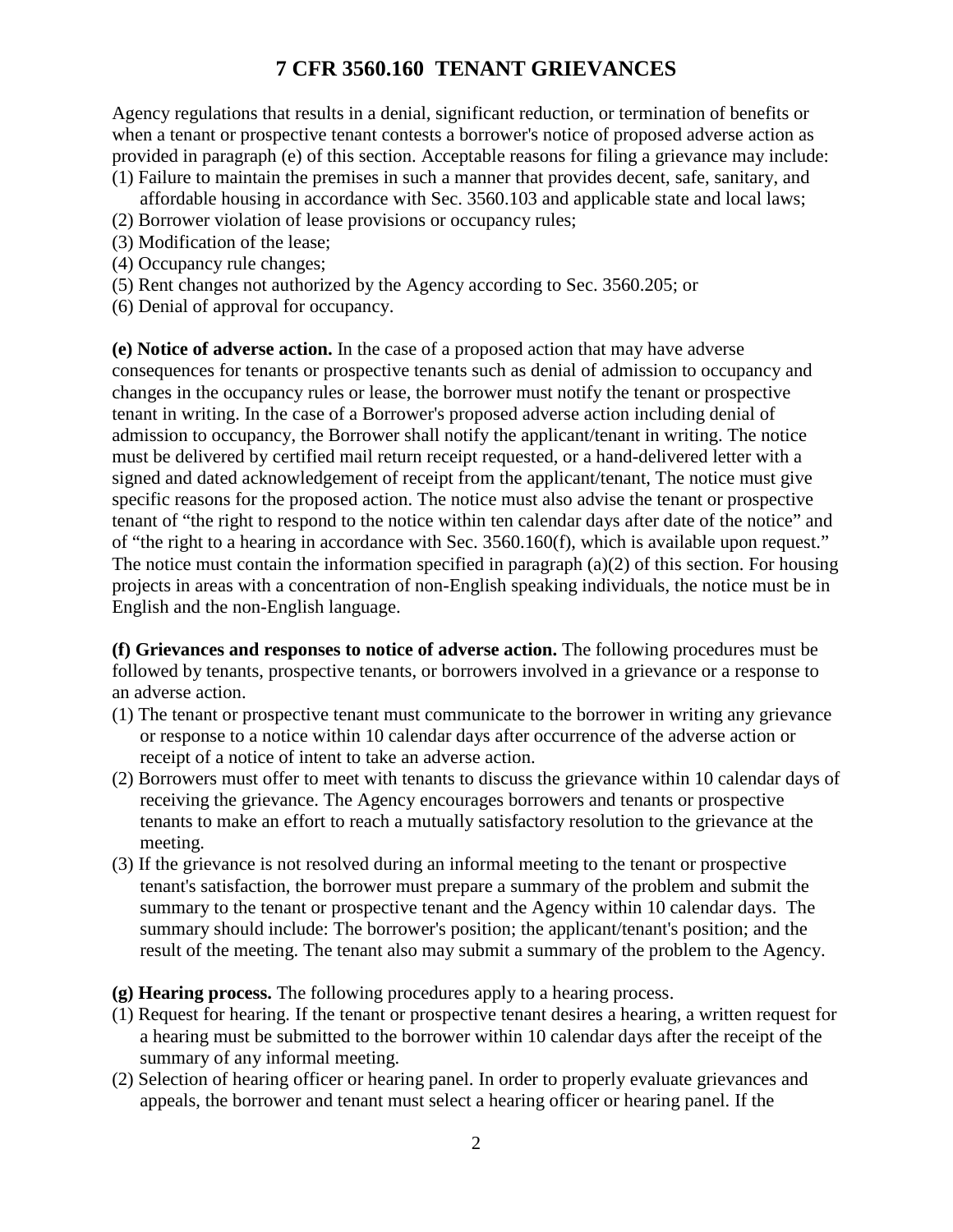borrower and the tenant cannot agree on a hearing officer, then they must each appoint a member to a hearing panel and the members selected must appoint a third member. If within 30 days from the date of the request for a hearing, the tenant and borrower have not agreed upon the selection of a hearing officer or hearing panel, the borrower must notify the Agency by mail of the situation. The Agency will appoint a person to serve as the sole hearing officer. The Agency may not appoint a hearing officer who was earlier considered by either the borrower or the tenant, in the interest of ensuring the integrity of the process.

- (3) Standing hearing panel. In lieu of the procedure contained in paragraph  $(g)(2)$  of this section for each grievance or appeal presented, a borrower may ask the Agency to approve a standing hearing panel for the housing project.
- (4) Examination of records. The borrower must allow the tenant the opportunity, at a reasonable time before a hearing and at the expense of the tenant, to examine or copy all documents, records, and policies of the borrower that the borrower intends to use at a hearing unless otherwise prohibited by law or confidentiality agreements.
- (5) Scheduling of hearing. If a standing hearing panel has been approved, a hearing will be scheduled within 15 calendar days after receipt of the tenant's or prospective tenant's request for a hearing. If a hearing officer or hearing panel must be selected, a hearing will be scheduled within 15 calendar days after the selection or appointment of a hearing panel or a hearing officer. All hearings will be held at a time and place mutually convenient to both parties. If the parties cannot agree on a meeting place or time, the hearing officer or hearing panel will designate the place and time.
- (6) Escrow deposits. If a grievance involves a rent increase not authorized by the Agency, or a situation where a borrower fails to maintain the property in a decent, safe, and sanitary manner, rental payments may be deposited by the tenant into an escrow account, provided the tenant's rental payments are otherwise current.
	- (i) The escrow account deposits must continue until the complaint is resolved through informal discussion or by the hearing officer or panel.
	- (ii) The escrow account must be in a Federally-insured institution or with a bonded independent agent.
	- (iii) Failure to make timely rent payments into the escrow account will result in a termination of the tenant grievance and appeals procedure and all sums will immediately become due and payable under the lease.
	- (iv) Receipts of escrow account deposits must be available for examination by the borrower.
- (7) Failure to request a hearing. If the tenant or prospective tenant does not request a hearing within the time provided by paragraph  $(f)(1)$  of this section, the borrower's disposition of the grievance or appeal will become final.

**(h) Requirements governing the hearing.** The following requirements will govern the hearing process.

- (1) Subject to paragraph (f)(2) of this section, the hearing will proceed before a hearing officer or hearing panel at which evidence may be received without regard to whether that evidence could be used in judicial proceedings.
- (2) The hearing must be structured so as to provide basic due process safeguards for both the borrower and the tenants or prospective tenants, which must protect:
	- (i) The right of both parties to be represented by counsel or another person chosen as their representative;